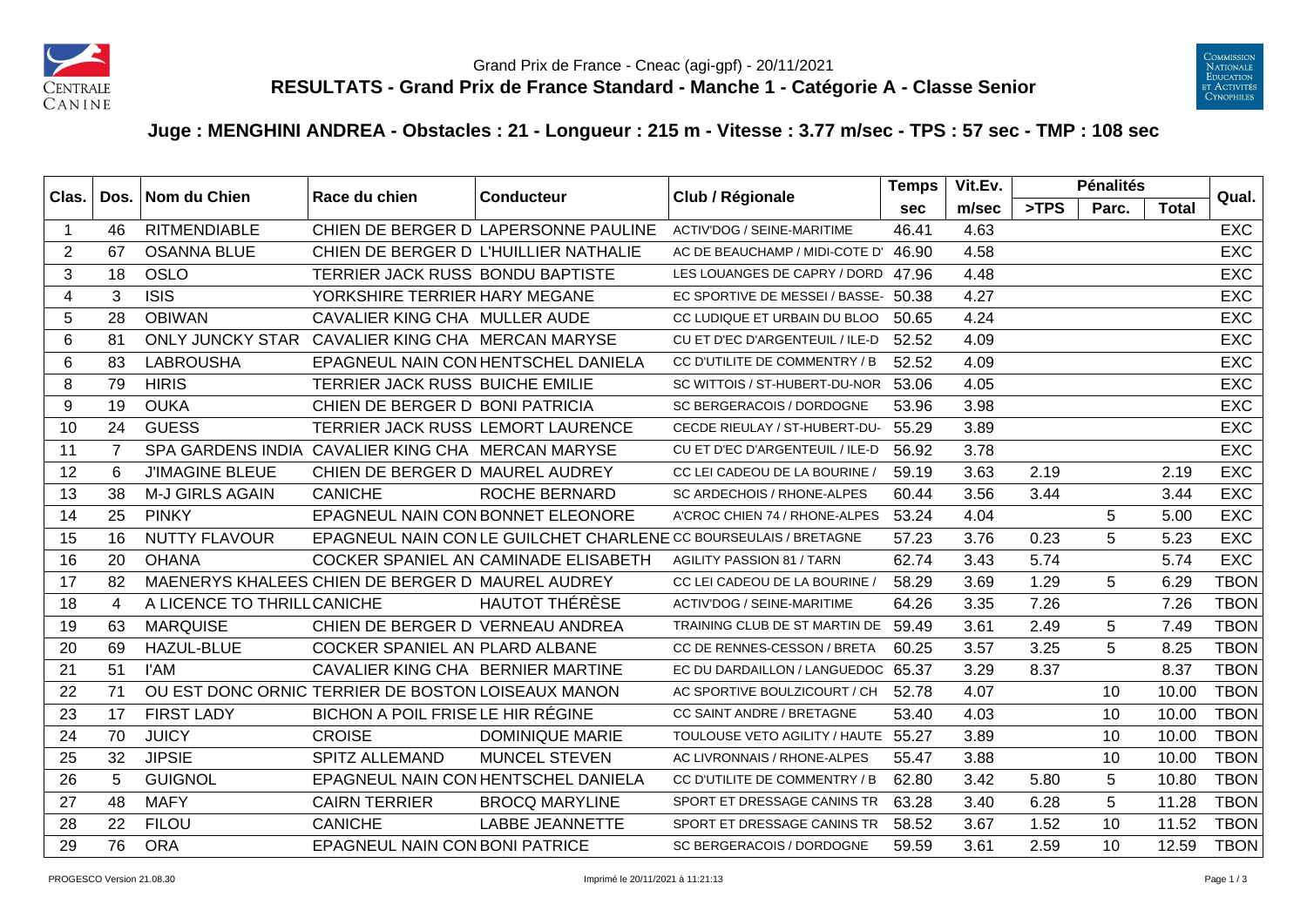| 30 | 68              | <b>HULKA</b>                                          | CHIEN DE BERGER D BOIS ANNE                      |                      | AC DU VERCORS / RHONE-ALPES                                               | 59.77 | 3.60 | 2.77  | 10 | 12.77 | <b>TBON</b> |
|----|-----------------|-------------------------------------------------------|--------------------------------------------------|----------------------|---------------------------------------------------------------------------|-------|------|-------|----|-------|-------------|
| 31 | 85              | <b>MAYA</b>                                           | <b>CROISE</b>                                    | <b>HARY MEGANE</b>   | EC SPORTIVE DE MESSEI / BASSE- 59.85                                      |       | 3.59 | 2.85  | 10 | 12.85 | <b>TBON</b> |
| 32 | 80              | <b>OURAL</b>                                          | CAVALIER KING CHA SIECA FRÉDÉRIQUE               |                      | T. N. T. MARSAC / CHARENTE                                                | 65.19 | 3.30 | 8.19  | 5  | 13.19 | <b>TBON</b> |
| 33 | 87              | <b>OUNA</b>                                           | CAVALIER KING CHA BALLAND GLADYS                 |                      | CC DE LIVERDUN / LORRAINE                                                 | 65.65 | 3.27 | 8.65  | 5  | 13.65 | <b>TBON</b> |
| 34 | 53              | <b>LOLLIPOP</b>                                       |                                                  |                      | CHIEN DE BERGER D LACOSTE BONTÉ NADÈG LES PATTES SPORTIVES / GIROND 61.86 |       | 3.48 | 4.86  | 10 | 14.86 | <b>TBON</b> |
| 35 | 61              | PIMP MY RIDE                                          | STAFFORDSHIRE BULFAYET AMANDINE                  |                      | TOULOUSE VETO AGILITY / HAUTE 51.85                                       |       | 4.15 |       | 15 | 15.00 | <b>TBON</b> |
| 36 | 50              | OLLY                                                  | TERRIER JACK RUSS JOURQUIN MICKAËL               |                      | CC DU PAYS HAMOIS / NORD PICA 54.40                                       |       | 3.95 |       | 15 | 15.00 | <b>TBON</b> |
| 37 | 41              | <b>HIGH ENERGY</b>                                    | CAVALIER KING CHA NAKANO YASUOMI                 |                      | CC VALLEE DE LA BIEVRE / ILE-DE- 62.51                                    |       | 3.44 | 5.51  | 10 | 15.51 | <b>TBON</b> |
| 38 | 47              | <b>NESTY</b>                                          | CHIEN DE BERGER D DECELLE LOANE                  |                      | ROULLET STEPHANOIS CC / CHAR 57.92                                        |       | 3.71 | 0.92  | 15 | 15.92 | <b>TBON</b> |
| 39 | 10              | LETTIE                                                | EPAGNEUL NAIN CON GOUJON DELPHINE                |                      | <b>CECAMBOISIEN / CENTRE</b>                                              | 70.29 | 3.06 | 13.29 | 5  | 18.29 | <b>BON</b>  |
| 40 | 55              | <b>LORCA BRUNE</b>                                    | CHIEN DE BERGER D LEMASLE CATHLEEN               |                      | CU DES CYNOPHILES DU COIN FR 62.32                                        |       | 3.45 | 5.32  | 15 | 20.32 | <b>BON</b>  |
| 41 | 84              | <b>NUTTY GREY</b>                                     | <b>CANICHE</b>                                   | HAUTOT THÉRÈSE       | ACTIV'DOG / SEINE-MARITIME                                                | 67.69 | 3.18 | 10.69 | 10 | 20.69 | <b>BON</b>  |
| 42 | 44              | <b>GATINE</b>                                         | TERRIER JACK RUSS SERRES GHISLAINE               |                      | AMICAL CC DU PIC SAINT LOUP / L 65.34                                     |       | 3.29 | 8.34  | 15 | 23.34 | <b>BON</b>  |
| 43 | 27              | <b>JESKA</b>                                          | TERRIER JACK RUSS ALEX EVELYNE                   |                      | CC DE MAUGUIO CARNON / LANG                                               | 65.56 | 3.28 | 8.56  | 15 | 23.56 | <b>BON</b>  |
| 44 | 75              | <b>IBAI</b>                                           | TERRIER JACK RUSS PIGELET THIERRY                |                      | DOMVAST CANIN CLUB / NORD PIC 69.26                                       |       | 3.10 | 12.26 | 15 | 27.26 | SQ          |
| 45 | 36              | LAYA                                                  | CHIEN DE BERGER D PITTION PASCAL                 |                      | VERY CC DE BOURGBARRE / BRET 76.14                                        |       | 2.82 | 19.14 | 10 | 29.14 | SQ          |
| 46 | 11              | <b>LOLITA</b>                                         | CAVALIER KING CHA EHRHARDT CELINE                |                      | ASSOCIATION SARTHOISE D'ACTI                                              | 73.44 | 2.93 | 16.44 | 15 | 31.44 | SQ          |
| 47 | 56              | <b>GRANNY SMITH</b>                                   | CHIEN DE BERGER D MEHEU JACQUES                  |                      | CENTRE CONNAISSANCE CANINE                                                | 77.07 | 2.79 | 20.07 | 20 | 40.07 | SQ          |
| 48 | 39              | <b>NARNIA</b>                                         | CHIEN DE BERGER D MIMIN LYSIANE                  |                      | CC SUIPPES / CHAMPAGNE-ARDE                                               | 86.56 | 2.48 | 29.56 | 15 | 44.56 | SQ          |
| 49 | 42              | <b>INDIANA</b>                                        | COCKER SPANIEL AN ANDRES NADINE                  |                      | TCC DE SAINT-AVOLD ET ENVIRO                                              | 97.55 | 2.20 | 40.55 | 15 | 55.55 | SQ          |
|    | $\mathbf{1}$    | <b>ICE CREAM</b>                                      | CAVALIER KING CHA BALLAND GLADYS                 |                      | CC DE LIVERDUN / LORRAINE                                                 |       |      |       |    |       | <b>ELI</b>  |
|    | 12 <sup>2</sup> | <b>OHNAKA BLONDE</b>                                  | CHIEN DE BERGER D BOUDRY SEVERINE                |                      | CC DE SENART ST PIERRE DU PE                                              |       |      |       |    |       | <b>ELI</b>  |
|    | 14              |                                                       | ONE PROJECT BLACKCHIEN DE BERGER D SCHWAB ARNAUD |                      | AC "LES JOYEUX CABOTS" / LANG 60.30                                       |       | 3.57 |       |    |       | ELI         |
|    | 15              | <b>MALIKY</b>                                         | TERRIER DU REVERE RAYMOND RACHEL                 |                      | RING CS DE CHIENS D'UTILITE DE                                            |       |      |       |    |       | <b>ELI</b>  |
|    | 23              | OH LA LA LA                                           | COCKER SPANIEL AN BRISSET SOPHIE                 |                      | RING CS DE CHIENS D'UTILITE DE                                            |       |      |       |    |       | ELI         |
|    | 26              | <b>JELKA</b>                                          | STAFFORDSHIRE BULVIDOTTO CHRISTINE               |                      | MOUSQUETAIRES AGILITY / GERS                                              |       |      |       |    |       | <b>ELI</b>  |
|    | 29              | <b>NARNIA</b>                                         | <b>CROISE</b>                                    | <b>LUCON YOLAINE</b> | AC SPORTIVE ET D'EDUCATION R                                              |       |      |       |    |       | ELI         |
|    | 30              |                                                       | MILLION DOLLAR BAB YORKSHIRE TERRIER DELMAR MAUD |                      | ENTENTE CANINE DE VERTOU / ST 43.20                                       |       | 4.98 |       |    |       | ELI         |
|    | 34              | MANZANA                                               |                                                  |                      | CHIEN DE BERGER D LACOURT MARIE-THERE LES AMIS DE TOBY'S / PUY DE DO      |       |      |       |    |       | ELI         |
|    | 35              | <b>O'COOKIE</b>                                       | CHIEN DE BERGER D SADIN ANNE                     |                      | CC JEAN BRASSET LA VALETTE /                                              |       |      |       |    |       | ELI         |
|    | 37              | <b>LOOPING</b>                                        | TERRIER JACK RUSS PLESZAK MANON                  |                      | TCC DE SAINT-AVOLD ET ENVIRO                                              | 67.64 | 3.18 |       |    |       | <b>ELI</b>  |
|    |                 | 40 LUCIOLE                                            | CHIEN DE BERGER D LAMBRECH LILIANE               |                      | TCC D'ERSTEIN / BAS RHIN                                                  | 42.90 | 5.01 |       |    |       | ELI         |
|    |                 | 43 MUSTANG PETIT TOT CHIEN DE BERGER D CAPUANO SYLVIE |                                                  |                      | CC DE DEFENSE ET DE POLICE DE                                             |       |      |       |    |       | ELI         |
|    | 45              |                                                       | GALTZAGORRI DIT G CHIEN DE BERGER D ANDRE MAGALI |                      | <b>AGILITY PASSION 81 / TARN</b>                                          |       |      |       |    |       | ELI         |
|    | 49              | PURDEY THE PUPPETBORDER TERRIER                       |                                                  | <b>BENOIT MAELLE</b> | SPORTS CANINS DES GRANDS LA                                               |       |      |       |    |       | ELI         |
|    |                 | 52 NIGHT BRIGHT STAR CHIEN DE BERGER D CAZALAS JULIAN |                                                  |                      | FLAIR ET CROCS AZUREENS / MIDI 50.20                                      |       | 4.28 |       |    |       | ELI         |
|    |                 | 54 LOONY NOIRE                                        | CHIEN DE BERGER D BLANC FLORENCE                 |                      | CLUB D'INITIATION ET D'EC DE CA 56.91                                     |       | 3.78 |       |    |       | ELI         |